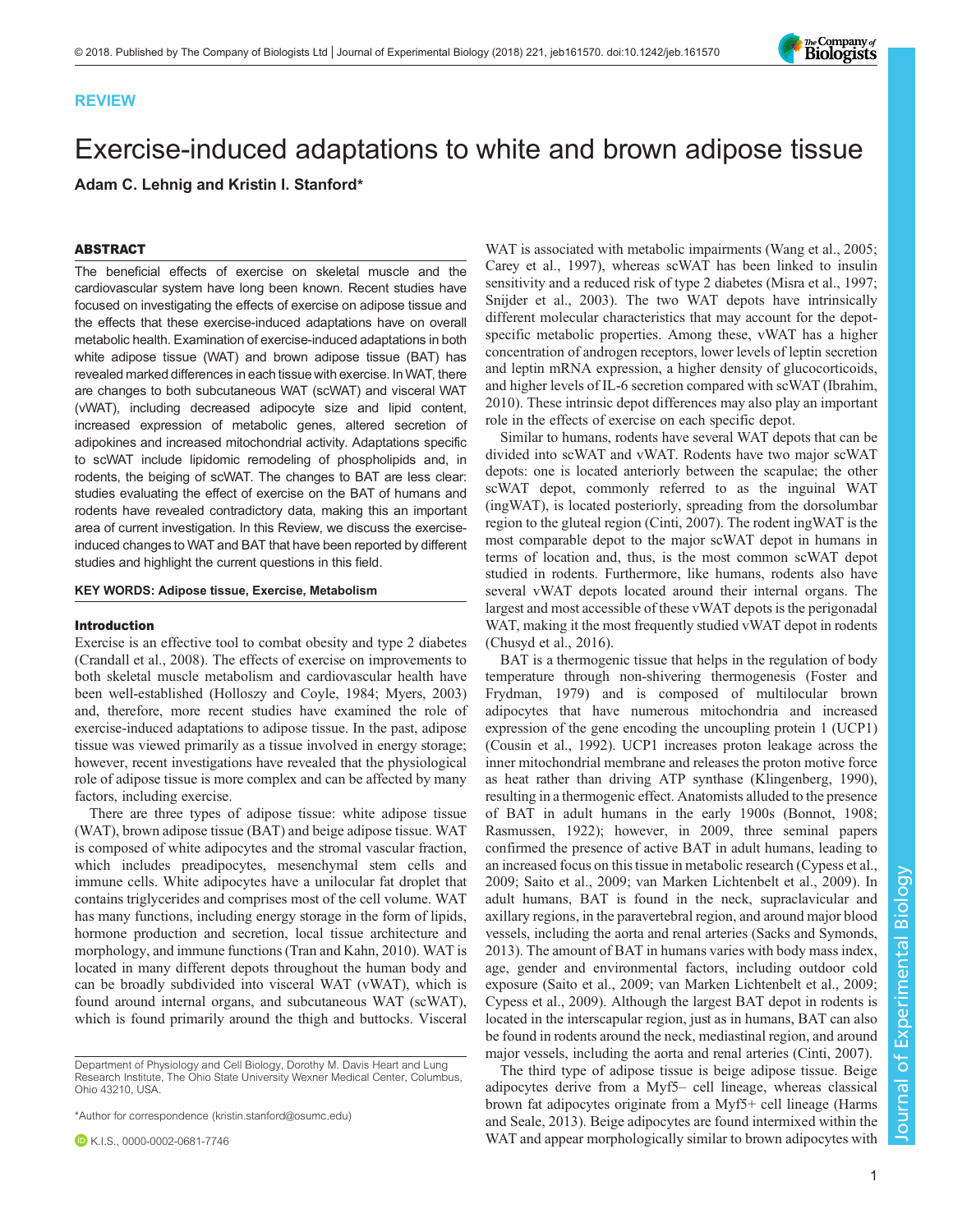multilocular lipid droplets and an abundance of mitochondria [\(Hirshman et al., 1989](#page-5-0); [Enerbäck, 2009](#page-5-0); [Petrovic et al., 2010](#page-6-0); [Ishibashi and Seale, 2010\)](#page-5-0). In rodents, beige cells can be induced by a variety of stimuli, including β3-selective adrenergic agonists [\(Ishibashi and Seale, 2010\)](#page-5-0), cold-exposure [\(Petrovic et al., 2010\)](#page-6-0), exercise ([Stanford et al., 2015a](#page-6-0),[b](#page-6-0); [Sutherland et al., 2009](#page-6-0); [Trevellin](#page-6-0) [et al., 2014;](#page-6-0) [Boström et al., 2012; Cao et al., 2011](#page-5-0)) and an enriched environment [\(Cao et al., 2011\)](#page-5-0). Upon stimulation, beige adipocytes express very high levels of Ucp1, show increased fuel oxidation and contribute to non-shivering thermogenesis ([Wu et al., 2012](#page-6-0); [Shabalina et al., 2013\)](#page-6-0). The presence of beige adipocytes in humans has not been studied as extensively as it has in rodents; however, human scWAT has been shown to contain cells that, upon activation, express high levels of UCP1 and other beige markers [\(Elabd et al., 2009](#page-5-0)).

# Exercise effects on WAT

Exercise-training, defined as regular bouts of physical activity over a span of weeks, months or years, has well-established effects on adipocyte size [\(Gollisch et al., 2009](#page-5-0); [Craig et al., 1981\)](#page-5-0), mitochondrial activity ([Stanford et al., 2015a,b](#page-6-0); [Trevellin et al.,](#page-6-0) [2014](#page-6-0); [Stallknecht et al., 1991\)](#page-6-0), secretion of adipokines ([Golbidi and](#page-5-0) [Laher, 2014;](#page-5-0) [Zachwieja et al., 1997;](#page-7-0) [Bradley et al., 2008](#page-5-0); [Kraemer](#page-6-0) [et al., 1999](#page-6-0); [Kanaley et al., 2001](#page-5-0)) and gene expression ([Stanford](#page-6-0) [et al., 2015a,b](#page-6-0)) in both vWAT and scWAT. There are also specific adaptations to each WAT depot, including adaptations to the structural lipidomic profile changes in scWAT ([May et al., 2017\)](#page-6-0) and the beiging of scWAT in rodents [\(Stanford et al., 2015a](#page-6-0),[b](#page-6-0); [Sutherland et al., 2009](#page-6-0); [Trevellin et al., 2014;](#page-6-0) [Boström et al., 2012](#page-5-0); [Cao et al., 2011;](#page-5-0) [Stanford and Goodyear, 2016](#page-6-0)) (Fig. 1).

## Exercise increases mitochondrial activity in both scWAT and vWAT

An exercise-induced increase in mitochondrial activity has been observed in both the vWAT and scWAT of rodents ([Stanford](#page-6-0) [et al., 2015a](#page-6-0),[b](#page-6-0); [Stallknecht et al., 1991; Vernochet et al., 2012](#page-6-0); [Wu](#page-6-0) [et al., 2014](#page-6-0)). Studies examining the effects of swim training over a 4- or 8-week period reported increased cytochrome c oxidase activity in vWAT and increased expression of the mitochondrial marker  $P\alpha I\alpha$  in both vWAT and scWAT, indicating an increase in mitochondrial activity ([Sutherland et al., 2009; Stallknecht et al.,](#page-6-0) [1991\)](#page-6-0). Investigations on the effects of treadmill exercise on adipose tissue in rats showed that 8 weeks of treadmill training also significantly increased the amount of  $Pgc1\alpha$  in the scWAT of the exercise-trained rats [\(Wu et al., 2014\)](#page-6-0). A study in our laboratory demonstrated an increase in mitochondrial activity in the scWAT of mice after 11 days of voluntary wheel cage running by measuring the oxygen consumption rate and mitochondrial gene expression levels ([Stanford et al., 2015a,](#page-6-0)[b\)](#72). Importantly, these studies demonstrate that a variety of exercise modalities (swimming, treadmill training or voluntary exercise), over varying amounts of time (11 days to 8 weeks) all result in an increase in mitochondrial activity in the WAT of rodents.

An exercise-induced increase in mitochondrial activity in the WAT of humans has also been observed. One study investigated a 6 month mild exercise intervention consisting of 3 h of exercise per week (1 h of spinning on a cycle ergometer and two 1-h sessions of aerobic exercise per week) in healthy, sedentary men. After 6 months of exercise, the expression of genes involved in oxidative phosphorylation was significantly increased in the scWAT of the subjects ([Rönn et al., 2014](#page-6-0)). Another study investigated the effects of an intensive, 4-week exercise intervention (three 1-h sessions of swimming or biking in total/week) in sedentary men and women who had normal glucose tolerance, impaired glucose tolerance or who were type 2 diabetics. Four weeks of exercise training significantly increased the expression of  $PGCl\alpha$  in the scWAT of these subjects, regardless of gender or pre-exercise glucose tolerance status [\(Ruschke et al., 2010\)](#page-6-0). Together, these studies consistently demonstrate that exercise training has marked effects on mitochondrial gene expression and activity in human WAT. Importantly, these changes in mitochondrial activity occurred in both rodents and humans, in response to various modalities of exercise, and over various training durations.



Fig. 1. Exercise-induced adaptations to white adipose tissue (WAT) and brown adipose tissue (BAT). Exercise-induced adaptations to WAT include increased mitochondrial activity, beiging of scWAT in rodents, changes to the lipidome and altered adipokine secretion. Exercise-induced adaptations to BAT include changes to mitochondrial activity, adaptations to the lipidome and decreases in glucose uptake in humans.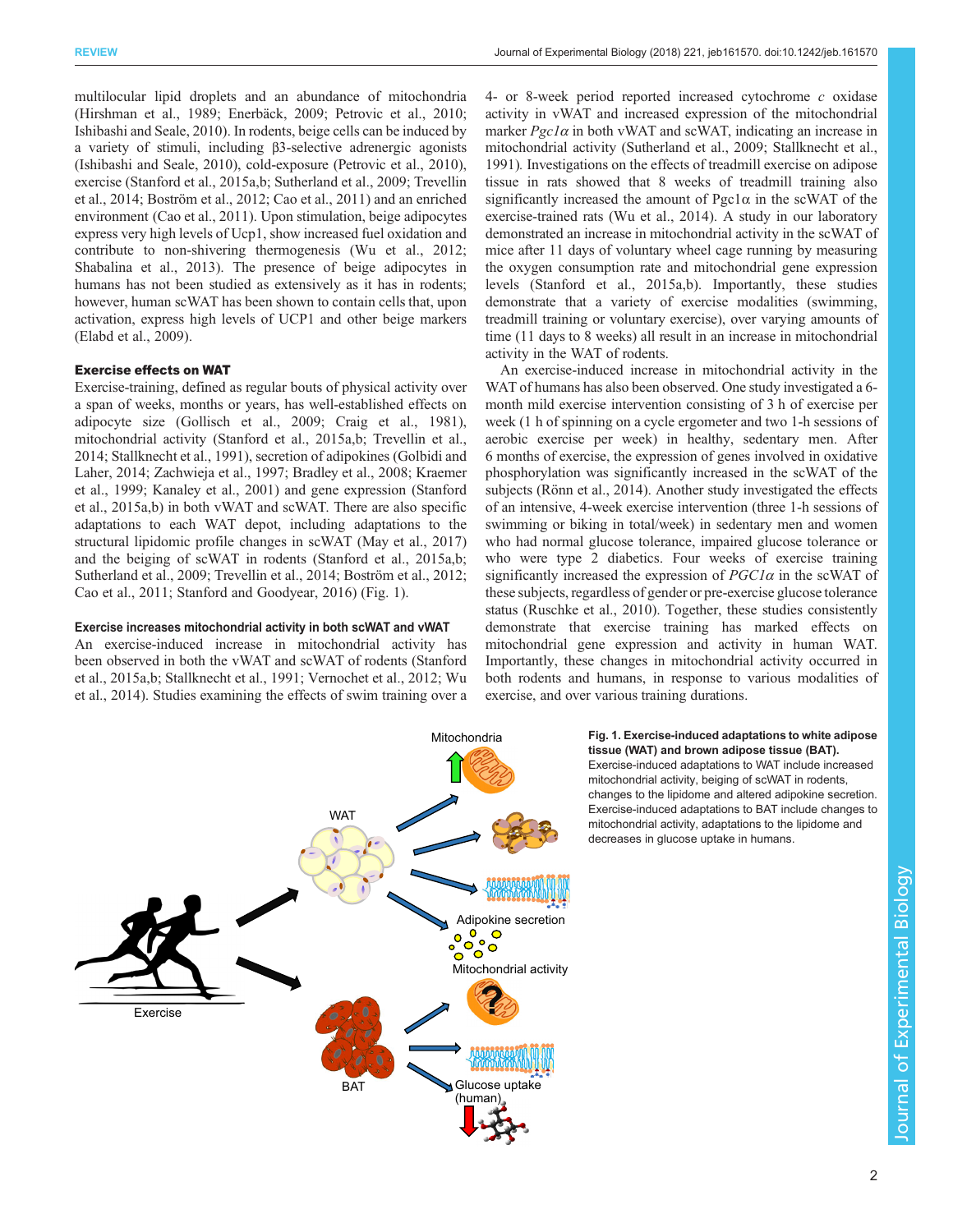## Exercise-induced adaptations to WAT improve overall metabolic health

Exercise training alters many characteristics of WAT, including mitochondrial biogenesis, gene expression and adipocyte morphology. Exercise training improves whole-body glucose homeostasis and increases insulin sensitivity [\(Bonadonna et al.,](#page-5-0) [1993](#page-5-0)). However, the effects of exercise-induced adaptations to WAT on whole-body metabolic health have not been fully established. Our laboratory addressed this question by transplanting exercise-trained WAT into sedentary mice ([Stanford](#page-6-0) [et al., 2015a](#page-6-0),[b\)](#page-6-0). In this study, 10-week-old mice were either sedentary or exercise-trained in voluntary wheel cages for 11 days. The scWAT and vWAT from both the sedentary and exercise-trained mice were removed and transplanted into age-matched sedentary mice. Nine days post-transplantation, there was a pronounced improvement in the glucose tolerance of mice that had received the exercise-trained scWAT transplant compared with that of mice that received the sedentary scWAT transplant and that of the shamoperated controls (Fig. 2A). Interestingly, there was no difference in glucose tolerance among mice that received sedentary vWAT, exercise-trained vWAT or were sham-operated (Fig. 2B) ([Stanford](#page-6-0) [et al., 2015a](#page-6-0),[b](#page-6-0)). These data demonstrate that exercise-induced adaptations to scWAT and vWAT in mice are different and have dramatically different effects on overall metabolic health.

After recording the striking improvement in glucose tolerance in mice that received exercise-trained scWAT, these mice underwent further metabolic characterization ([Stanford et al., 2015a,b](#page-6-0)). Mice that received exercise-trained scWAT showed a decrease in fasting blood glucose, insulin and cholesterol concentrations compared with mice that received sedentary scWAT and the sham-operated mice. Insulin tolerance testing also revealed increased peripheral insulin sensitivity in mice that received exercise-trained scWAT compared with that of other groups. Mice transplanted with exercise-trained scWAT showed increased insulin-stimulated glucose uptake in their skeletal muscle and BAT compared with mice that received sedentary scWAT and the sham-operated mice. Taken together, these data indicate that exercise-induced adaptations to scWAT have a beneficial effect on whole-body metabolism, and these improvements occur independently of exercise-induced adaptations to other tissues of influence. Importantly, the beneficial effects of transplanting exercise-trained scWAT diminished rapidly. The improvement in glucose tolerance was not as pronounced at 14 days post-transplantation, and there was only a trend for improved

glucose tolerance at day 28. Nevertheless, the novel finding that transplantation of exercise-trained scWAT leads to a short-term systemic improvement in glucose tolerance is important. Future studies will investigate whether the exercise-induced improvements are a result of adipokines secreted from trained scWAT, or a direct effect of transplantation of 'beige' scWAT.

## Exercise alters adipokine secretion

Adipokines are cytokines that are secreted from adipose tissue and act in an autocrine, paracrine or endocrine manner to affect other tissues ([Greenberg and Obin, 2006\)](#page-5-0). It is possible that certain beneficial effects of exercise are mediated by an altered adipokine profile [\(Yamauchi et al., 2002](#page-7-0); [Singh et al., 2003](#page-6-0); [Yaspelkis et al.,](#page-7-0) [2004\)](#page-7-0). The two adipokines that have been studied the most, adiponectin and leptin, are significantly affected by exercise and will be the focus of this section. However, there is a myriad of other adipokines (including IL-6 and TNF- $\alpha$ ) that are beyond the scope of this Review. Adiponectin plasma levels are inversely correlated with body mass index, vWAT mass and insulin resistance in humans [\(Mazaki-Tovi et al., 2005](#page-6-0)). Several studies have investigated the effect of exercise on adiponectin concentration in humans. Although some studies found that the concentration of circulating adiponectin increased after exercise ([Lim et al., 2008](#page-6-0); [Kondo et al.,](#page-6-0) [2006\)](#page-6-0), in other studies, the concentration of circulating adiponectin was unchanged after exercise [\(Jürimäe et al., 2007](#page-5-0); O'[Leary et al.,](#page-6-0) [2006;](#page-6-0) [Klimcakova et al., 2006;](#page-5-0) [Nassis et al., 2005](#page-6-0); [Hara et al.,](#page-5-0) [2005\)](#page-5-0). Likewise, some studies have reported that the concentration of circulating adiponectin in healthy and diabetic rodents increased after exercise ([Zeng et al., 2007;](#page-7-0) [Lee et al., 2011](#page-6-0)), whereas in other studies, the concentration of circulating adiponectin in healthy rodents was unchanged after exercise ([Lee et al., 2011;](#page-6-0) [Bhattacharya](#page-5-0) [et al., 2005; Huang et al., 2007](#page-5-0)).

Leptin is perhaps the adipokine that has been investigated the most. Leptin is released from several tissues, including WAT, BAT, the placenta and the stomach; however, WAT is the principal site of leptin synthesis and secretion and the major determinant of the level of circulating leptin ([Trayhurn and Beattie, 2001](#page-6-0)). Leptin works as a satiety hormone to regulate energy balance through inhibition of hunger. The amount of circulating leptin correlates with adipose tissue mass: a loss of adipose tissue mass in rodents and humans results in decreased serum concentrations of leptin [\(Zachwieja et al.,](#page-7-0) [1997;](#page-7-0) [Bradley et al., 2008;](#page-5-0) [Kraemer et al., 1999](#page-6-0); [Kanaley et al.,](#page-5-0) [2001\)](#page-5-0).



Fig. 2. Transplantation of trained subcutaneous white adipose tissue (scWAT) improves glucose tolerance. Mice were transplanted with scWAT (0.85 g) or vWAT (1.0 g) from sedentary or trained mice or were sham operated. For glucose tolerance tests (GTTs), mice were injected with glucose 2 g kg<sup>-1</sup> body mass i.p (A) GTT at 9 days post-transplantation for mice transplanted with scWAT and (B) GTT at 9 days post-transplantation for mice transplanted with vWAT. Data are means±s.e.m. (N=5–12 per group). \*P<0.05, \*\*\*P<0.001. Adapted from [Stanford et al. \(2015a\)](#page-6-0).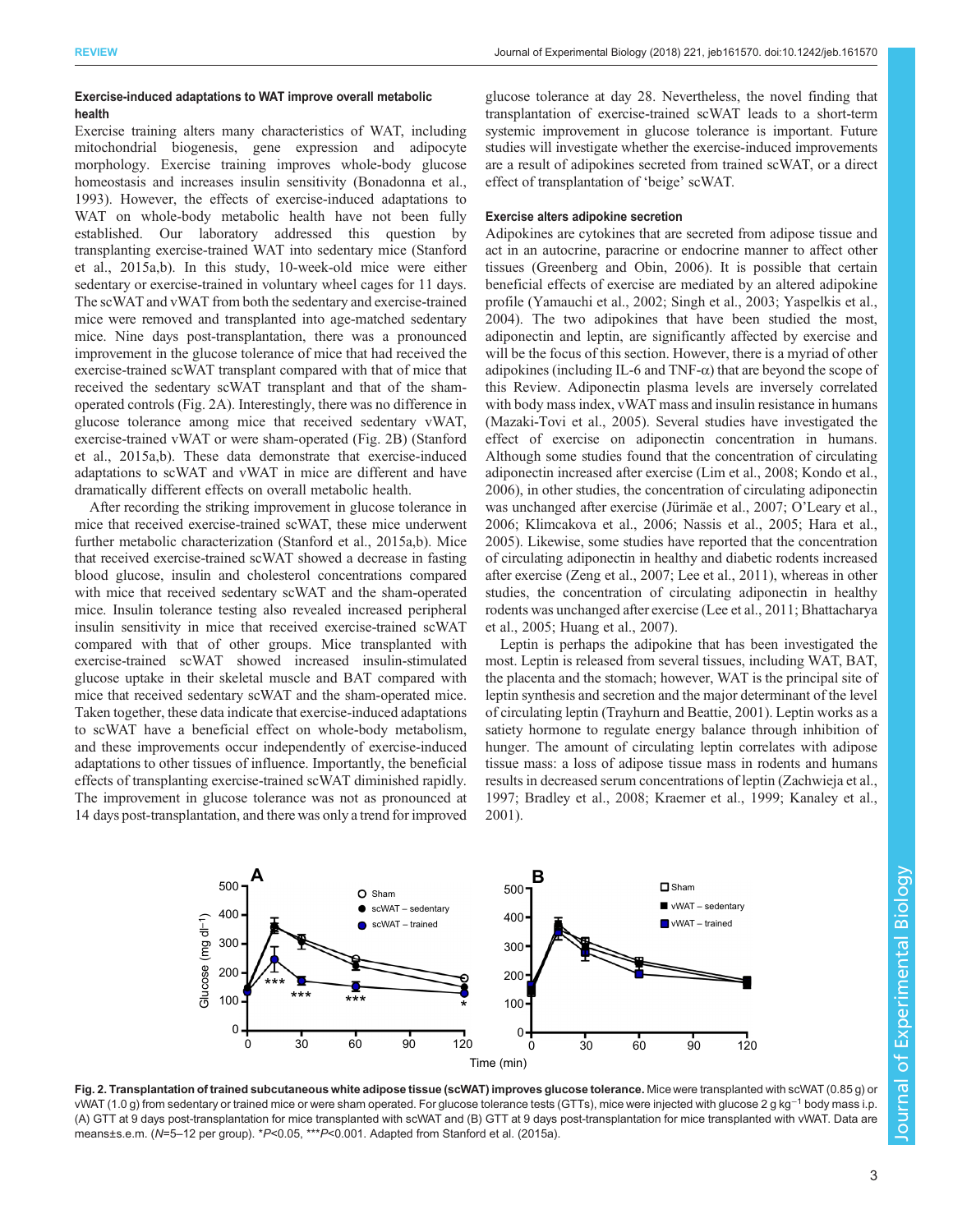In studies of both lean and obese humans, varying durations of aerobic exercise interventions (4 weeks–1 year) resulted in significant decreases in serum leptin levels; these decreases also correlated with a decrease in fat mass ([Yamauchi et al., 2002](#page-7-0); [Nassis](#page-6-0) [et al., 2005; Sari et al., 2007; Ozcelik et al., 2004; Polak et al., 2006\)](#page-6-0). However, the serum leptin concentration of healthy human subjects was unchanged by resistance exercise [\(Ara et al., 2006\)](#page-5-0). More investigations are necessary to fully elucidate the role of exercise in the regulation of adipokines.

### Lipidomic changes to scWAT

The rapidly expanding field of lipidomics shows great promise as a means of providing further insight into exercise-induced adaptations to adipose tissue. A recent study in our laboratory investigated the lipidome of scWAT in response to exercise ([May](#page-6-0) [et al., 2017\)](#page-6-0). We utilized an MS/MS<sup>ALL</sup> shotgun lipidomics approach to comprehensively characterize the changes that occurred to the lipidome of scWAT in mice in response to 3 weeks of exercise training. Exercise resulted in a significant decrease in the overall abundance of triacylglycerol (TAG), phosphatidylserines (PS), lysophosphatidylglycerols and lysophosphatidylinositols. There were also numerous decreases in specific molecular species of phosphatidic acid, phosphatidylethanolamines (PE) and PS in scWAT. These changes corresponded with a significant upregulation of several genes involved in phospholipid metabolism (Agpat3, Gpd1, Pla2g12a, Gpam and Ipla2g). The overall abundance of TAGs was significantly decreased in scWAT, and the genes regulating fatty acid biosynthesis and elongation (Evol3, Evol4, Acaca, Gpam, Agpat3 and Pparα) were upregulated with exercise. These data suggest molecular species-specific remodeling of phospholipids and TAGs in scWAT in response to exercise. The decrease in overall TAGs in scWAT, coupled with the upregulation of genes that code for fatty acid biosynthesis and elongation may indicate that the scWAT is working to create a fuel source for the working muscle during exercise [\(May et al., 2017\)](#page-6-0). Future studies are required to determine the physiological consequences of the exercise-induced changes to the lipidome of scWAT and whether these changes contribute to insulin sensitivity or to other metabolic changes seen with exercise.

#### Exercise causes beiging in rodent scWAT

An important exercise-induced adaptation to WAT in rodents is the increase in 'beiging' that occurs in inguinal scWAT. This exerciseinduced beiging in inguinal scWAT has been identified in numerous rodent studies investigating the effect of exercise training periods of 11–30 days, including those involving running or swimming [\(Stanford et al., 2015a](#page-6-0),[b](#page-6-0); [Trevellin et al., 2014;](#page-6-0) [Boström et al.,](#page-5-0) [2012](#page-5-0); [Cao et al., 2011\)](#page-5-0). These beiging adaptations include upregulation of Ucp1, Prdm16, Cidea, Elov13, Pgc1α, Pparγ, Cox8b, Dio2 and otopetrin, as well as increased multilocular cells within the scWAT ([Wu et al., 2012\)](#page-6-0).

The unique ability of this phenotypic switch to increase energy expenditure and potentially combat metabolic disease makes the understanding of this mechanism an important topic for investigators. The beiging of scWAT by non-exercise stimuli, including through cold-exposure, environmental factors or pharmaceuticals, is believed to be induced through a heat compensatory mechanism in which adrenergic stimulation compensates for heat loss with the upregulation of UCP1 [\(Cousin et al., 1992; Cannon and](#page-5-0) [Nedergaard, 2004](#page-5-0); [Ghorbani and Himms-Hagen, 1997](#page-5-0); [Ghorbani](#page-5-0) [et al., 1997](#page-5-0)). However, this mechanism does not make sense in the context of exercise-induced beiging because exercise increases heat

production [\(Saugen and Vøllestad, 1995](#page-6-0)). Several hypotheses have been proposed asthe underlying mechanism ([Stanford and Goodyear,](#page-6-0) [2016\)](#page-6-0), one of which is increased sympathetic innervation, which is known to occur in scWAT during exercise [\(Nedergaard et al., 2014](#page-6-0); [Ranallo and Rhodes, 1998\)](#page-6-0). Other hypotheses focus on the exercisestimulated release of myokines, including irisin [\(Boström et al.,](#page-5-0) [2012\)](#page-5-0), myostatin [\(Feldman et al., 2006\)](#page-5-0), meteorin-like 1 (Metrnl) [\(Rao et al., 2014](#page-6-0)), lactate ([Carriere et al., 2014\)](#page-5-0) and βaminoisobutyric acid (BAIBA) ([Roberts et al., 2014](#page-6-0)), as well as other secreted factors, including brain-derived neurotrophic factor (BDNF) ([Cao et al., 2011](#page-5-0)). More investigation is needed to fully understand this complex mechanism.

The number of beige adipocytes increases during exercise, which is counterintuitive; exercising skeletal muscles generate heat, so it is unclear why exercise would induce a thermogenic, heat-producing beige adipocyte [\(Saugen and Vøllestad, 1995\)](#page-6-0). It has been suggested that exercise-induced beiging of scWAT occurs because exercise decreases the adipocyte size and lipid content in scWAT, thus decreasing insulation of the body and necessitating heat production, resulting in the beiging of scWAT [\(Nedergaard et al., 2014; Stanford](#page-6-0) [and Goodyear, 2016\)](#page-6-0). This hypothesis presents a potential evolutionary significance; it is likely that foraging animals traveling great distances to find food would need a certain amount of plasticity in their adipose tissue to maintain body temperature and, thus, the ability to beige white adipocytes would be evolutionarily advantageous.

Although exercise-induced beiging of scWAT has been well established in rodents, exercise-induced beiging in human scWAT is less clear ([Norheim et al., 2014](#page-6-0); [Vosselman et al., 2015\)](#page-6-0). In a study involving males aged 40–65 years with either normal blood glucose or prediabetic glycemia, a 12-week strength and endurance training program had little effect on the expression of UCP1 in the scWAT of the subjects, suggesting no change in the thermogenic capacity of the scWAT [\(Norheim et al., 2014\)](#page-6-0). Other beiging markers (PRDM16, TBX1, TMEM26 and CD137) were also unaltered in the normal and prediabetic subjects. Another study examined the scWAT of 12 endurance trained athletes and 12 lean sedentary males and found no difference in the mRNA expression of UCP1 in either the trained or sedentary groups [\(Vosselman et al., 2015\)](#page-6-0). Although exercise is known to induce significant adaptations to rodent scWAT ([Stanford et al., 2015a,b](#page-6-0); [Trevellin et al., 2014](#page-6-0); [Boström et al., 2012](#page-5-0); [Cao et al., 2011](#page-5-0)), further investigation is required to determine how exercise affects human beige scWAT.

#### The curious effects of exercise on BAT

BAT is a thermogenic tissue that is involved in heat production and energy expenditure [\(Foster and Frydman, 1979\)](#page-5-0). Given that exercise also increases energy expenditure and heat production, it would not be surprising if BAT was downregulated with exercise to maintain body temperature. However, studies investigating the effects of exercise on BAT have yielded conflicting results ([Stanford and](#page-6-0) [Goodyear, 2016\)](#page-6-0). In some studies, investigators have shown an increase in mitochondrial activity in rodent BAT [\(Ignacio et al.,](#page-5-0) [2012;](#page-5-0) [Yoshioka et al., 1989\)](#page-7-0), whereas other studies have revealed a decrease in mitochondrial activity ([Wu et al., 2014](#page-6-0)) and glucose uptake in BAT in exercise-trained humans ([Vosselman et al., 2015](#page-6-0); [Motiani et al., 2017](#page-6-0)). Exercise has also been shown to affect the composition and concentration of phospholipids and triglycerides in the lipidome of rodent BAT ([May et al., 2017\)](#page-6-0).

# Exercise increases BAT mitochondrial activity

To investigate the effects of exercise on BAT activity, young (2 month-old) and old (26-month-old) male mice underwent 6 weeks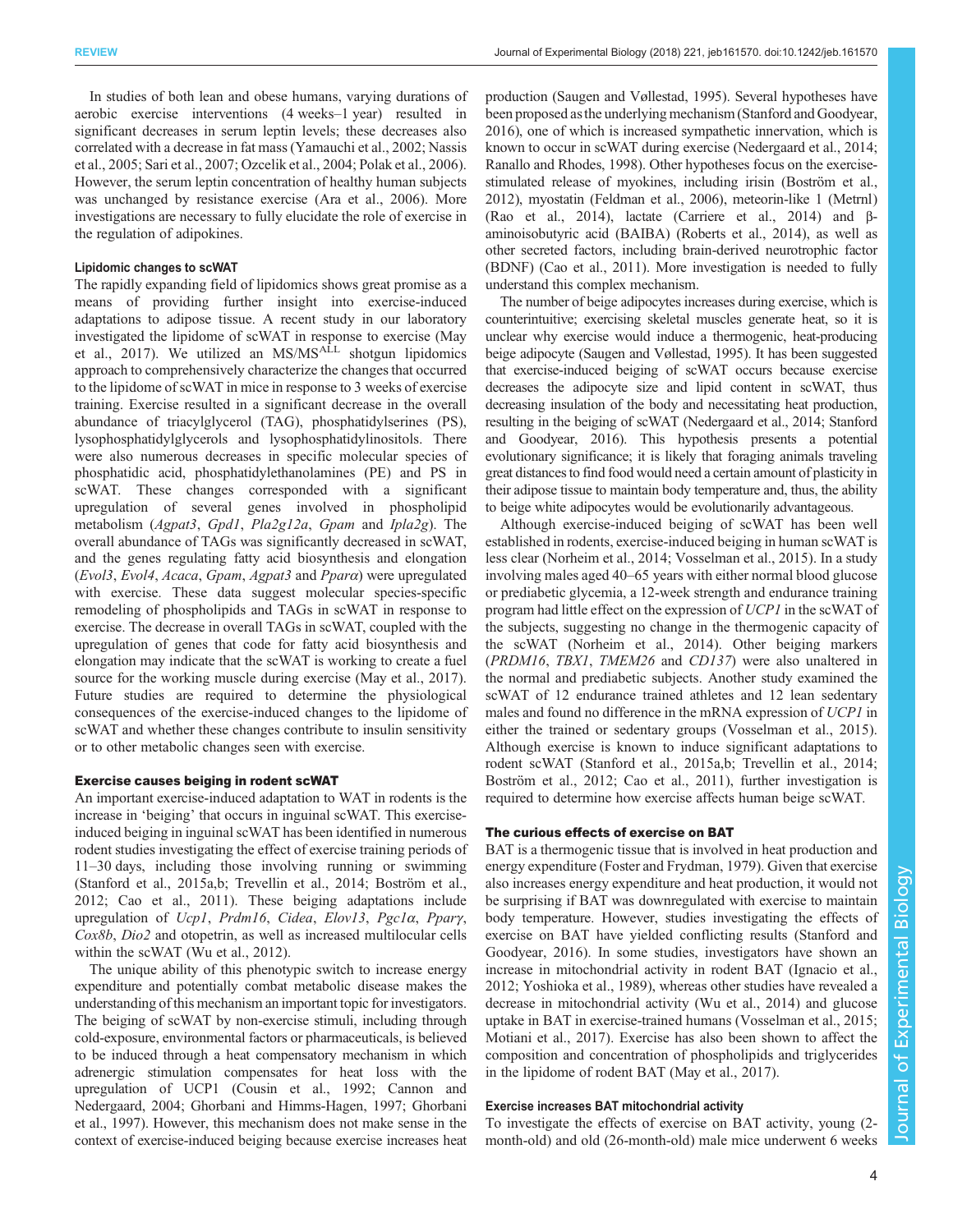



Fig. 3. Decreased uptake of <sup>18</sup>F-fluorodeoxyglucose ([18F]FDG) in brown adipose tissue (BAT) during cold exposure in trained subjects. (A) Representative [<sup>18</sup>F]FDGpositron emission tomography images demonstrating glucose uptake in trained and untrained test subjects. Black arrows indicate supraclavicular BAT. (B) The average [<sup>18</sup>F]FDG uptake (standardized uptake value, SUV<sub>mean</sub>) measured in multiple tissues in trained and untrained subjects. SM, skeletal muscle; scWAT, subcutaneous white adipose tissue; vWAT, visceral WAT. (C,D) BAT activity, in SUV $_{total}$  (C) and SUV $_{max}$  (D), in trained and untrained subjects. Differences between groups were measured using independent sample t-tests. Values are expressed as means±s.d. \*P<0.05. Adapted with permission from Springer Customer Service Centre GmbH [Springer/ Nature; International Journal of Obesity, Low brown adipose tissue activity in endurance trained compared to lean sedentary men; [M. J. Vosselman, J. Hoeks, B. Brans, H. Pallubinsky, E. B.](#page-6-0) [Nascimento, A. A. van der Lans, E. P. Broeders, F. M. Mottaghy,](#page-6-0) [P. Schrauwen and W. D. van Marken Lichtenbelt \(2015\)](#page-6-0)].

of exercise training (swimming) [\(Oh-ishi et al., 1996\)](#page-6-0). The swim training increased BAT mass and total protein content in BAT in young and old exercise-trained mice. The training also increased the amount of UCP1 antigen in BAT compared with that of the sedentary controls. Other studies examining the effects of 6– 8 weeks of swim training in rodents have reported increased blood flow to BAT [\(Hirata, 1982](#page-5-0)), increased mitochondrial activity [\(Ignacio et al., 2012](#page-5-0)), and increased type 2 deiodinase (dio2) enzymatic activity and mitochondrial respiration in BAT ([Ignacio](#page-5-0) [et al., 2012](#page-5-0)). Rodents that experienced other exercise modalities, including 6–8 weeks of treadmill training, showed an increase in BAT activity: for example, increased cytochrome oxidase activity [\(Yoshioka et al., 1989\)](#page-7-0), increased oxygen consumption rates [\(Yoshioka et al., 1989\)](#page-7-0) and upregulation of BAT-specific gene markers ([Yoshioka et al., 1989](#page-7-0); [Xu et al., 2011](#page-6-0), [2012](#page-7-0)). These data suggest that exercise training in rodents can increase mitochondrial biogenesis and activity in BAT.

## Exercise decreases BAT mitochondrial activity and glucose uptake

In contrast to the studies discussed above, more recent studies in rodents and humans have identified a decrease in BAT activity in response to exercise. In a rodent study, 8 weeks of treadmill exercise at 75–85% of  $V_{\text{O}_2, max}$  for 60 min day<sup>-1</sup>, 5 days week<sup>-1</sup>, resulted in a significant decrease in interscapular BAT mass of 39% compared with that of the sedentary controls [\(Wu et al., 2014\)](#page-6-0). Ucp1, Pgc1 $\alpha$ and fatty acid oxidation were significantly decreased in the BAT of exercise-trained rats.

In humans, two recent studies have investigated the effects of exercise-training on BAT activity. In the first study, 12 lean, sedentary males and 12 endurance-trained athletes aged 18– 35 years underwent 2 h of mild cold exposure to investigate coldinduced activation of BAT [\(Vosselman et al., 2015\)](#page-6-0). BAT activity was measured using <sup>18</sup>F-fluorodeoxyglucose-positron emission tomography-computed tomography  $(I^{18}F)FDG-PET-CT$ : endurance-trained athletes had significantly decreased coldstimulated BAT activity compared with that of their lean sedentary counterparts, suggesting that endurance training is linked with lower metabolic activity of BAT in humans (Fig. 3). A second study in humans looked at the effects of short-term

exercise training, both high-intensity interval training and moderateintensity continuous training, on BAT metabolism in sedentary men using  $2-[18F]$ flouro-2-deoxy-p-glucose (FDG) and  $14(R,S)$ -[ 18F]fluoro-6-thia-heptadecanoic acid (FTHA) [\(Motiani et al.,](#page-6-0) [2017\)](#page-6-0). Twenty-eight healthy, middle-aged, sedentary men participated in the study. Basal measures of BAT activity were obtained prior to exercise intervention: subjects with highly active basal BAT had lower body adiposity and leptin concentration, greater whole-body insulin sensitivity and higher high-density lipoprotein cholesterol, suggesting an overall metabolically healthier individual. Exercise training decreased insulinstimulated glucose uptake in the BAT of subjects who had highly active BAT prior to exercise intervention; however, there was no change in insulin-stimulated glucose uptake in the BAT of subjects who had low active BAT prior to exercise intervention.

In humans, studies investigating the effects of exercise on BAT have only observed a decrease in BAT activity ([Vosselman et al.,](#page-6-0) [2015; Motiani et al., 2017](#page-6-0)). This does not mean that there are no exercise-induced adaptations to BAT; however, these data show exercise decreases cold- or insulin-stimulated glucose uptake in human BAT. This demonstrates that BAT may have different roles in response to exercise in rodents compared with that in humans and that the mechanism by which these exercise adaptations occur may differ between the two species. These varying results between rodents and humans warrant more investigation to determine how BAT responds to exercise and whether it shows potential as a therapeutic remedy to combat metabolic disorders in humans.

#### Lipidomic changes to BAT

Recent work in our laboratory investigated the effects of exercise on the BAT lipidome in mice [\(May et al., 2017](#page-6-0)). After 3 weeks of voluntary wheel cage running, there was a significant decrease in the abundance of three major lipid classes: TAGs, phosphatidylcholines (PC) and cholesterol esters. Exercise also significantly increased several specific molecular species of PC and PE in BAT. Genes involved in phospholipid metabolism, including Agpat3, Gpd1, Lgpat1, Ptdss2 and Pld1, were significantly downregulated in BAT after exercise. Genes regulating fatty acid biosynthesis, including Acaca, Scd1, Agpat3, Dgkd and Mlxipl, were significantly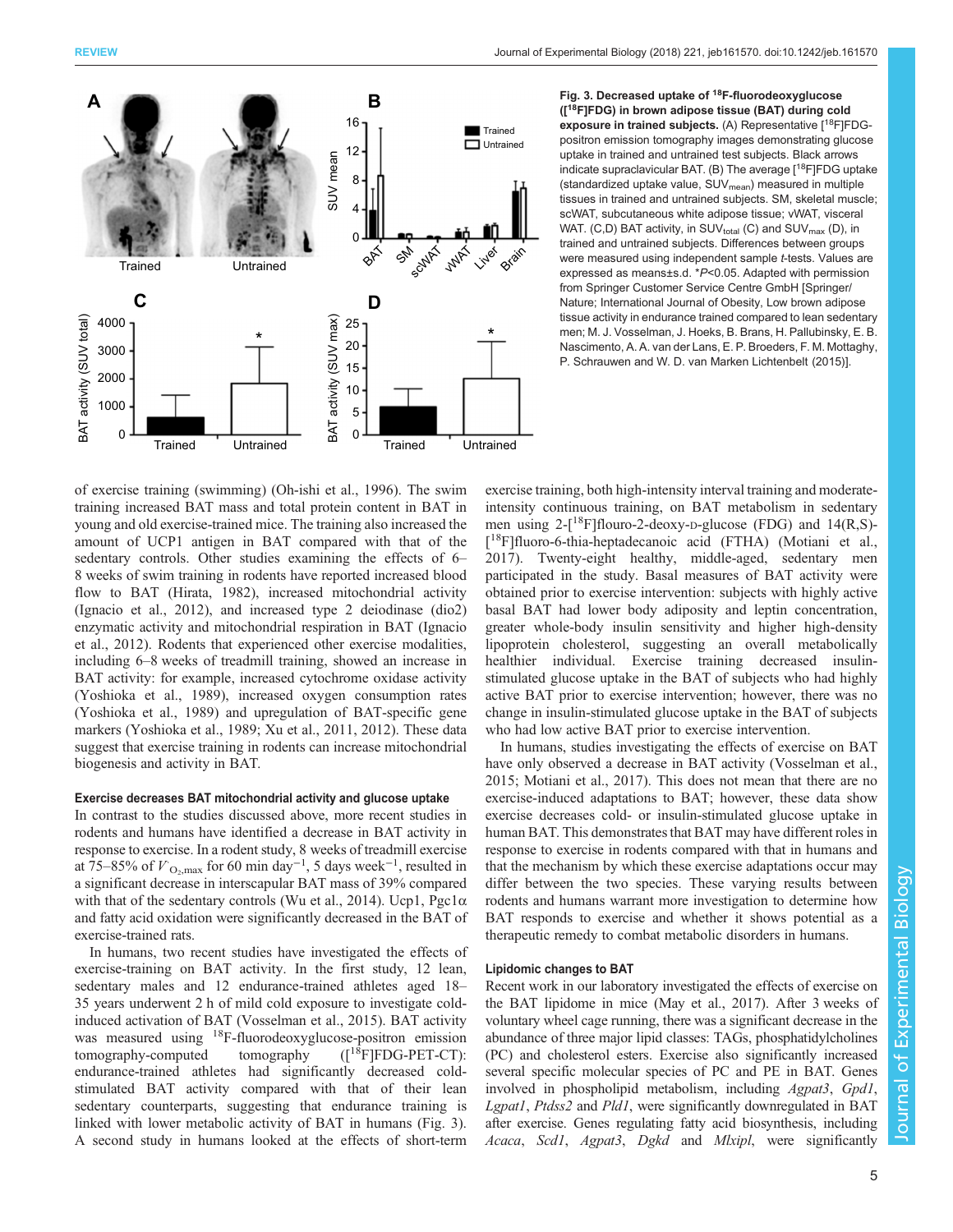<span id="page-5-0"></span>downregulated in BAT, mirroring the decrease in the overall abundance of TAGs in BAT. The physiological mechanism behind these species-specific lipidomic adaptations and the effect on function, glucose tolerance and insulin sensitivity has not been determined and will be the topic of future investigations.

#### Conclusions

Several investigations have demonstrated numerous adaptations to WAT and BAT in response to exercise. In WAT, these adaptations include increased mitochondrial biogenesis and gene expression, changes to adipokine secretion, alterations in the lipidome of scWAT and an increased beiging of scWAT in rodents. Exercise-induced adaptations to scWAT also lead to improvements in whole-body metabolic health, supporting the idea that adipose tissue plays an important role as a major endocrine organ that can be stimulated by exercise. In BAT, the effects of exercise are less clear. In rodents, the mitochondrial activity of BAT has been reported to both increase and decrease in response to exercise. In humans, exercise-training decreases cold- and insulin-stimulated glucose uptake in BAT. This may demonstrate that rodent BAT and human BAT respond differently to exercise. More investigation is required to fully understand the impact of exercise-induced adaptations to adipose tissue and their effect on metabolic health. Elucidation of the adaptations to adipose tissue with exercise may ultimately lead to more effective exercise intervention programs and therapeutic remedies aimed at combating the growing epidemic of metabolic diseases.

#### Acknowledgements

The authors thank Lisa A. Baer for critical feedback and discussions.

#### Competing interests

The authors declare no competing or financial interests.

#### Funding

This work was supported by National Institutes of Health Grant K01-DK-105109 and R01-HL-138738 (to K.I.S.). Deposited in PMC for release after 12 months.

#### References

- [Ara, I., Perez-Gomez, J., Vicente-Rodriguez, G., Chavarren, J., Dorado, C. and](http://dx.doi.org/10.1017/BJN20061956) Calbet, J. A. L. [\(2006\). Serum free testosterone, leptin and soluble leptin receptor](http://dx.doi.org/10.1017/BJN20061956) [changes in a 6-week strength-training programme.](http://dx.doi.org/10.1017/BJN20061956) Br. J. Nutr. 96, 1053-1059.
- Bhattacharya, A., Rahman, M. M., Sun, D., Lawrence, R., Mejia, W., McCarter, R., O'Shea, M. and Fernandes, G. (2005). The combination of dietary conjugated linoleic acid and treadmill exercise lowers gain in body fat mass and enhances lean body mass in high fat-fed male Balb/C mice. J. Nutr. 135, 1124-1130.
- [Bonadonna, R. C., Del Prato, S., Saccomani, M. P., Bonora, E., Gulli, G.,](http://dx.doi.org/10.1172/JCI116592) [Ferrannini, E., Bier, D., Cobelli, C. and Defronzo, R. A.](http://dx.doi.org/10.1172/JCI116592) (1993). Transmembrane [glucose transport in skeletal muscle of patients with non-insulin-dependent](http://dx.doi.org/10.1172/JCI116592) diabetes. [J. Clin. Invest.](http://dx.doi.org/10.1172/JCI116592) 92, 486-494.
- Bonnot, E. (1908). The interscapular gland. J. Anat. Physiol. 43, 43-58.
- Boströ[m, P., Wu, J., Jedrychowski, M. P., Korde, A., Ye, L., Lo, J. C., Rasbach,](http://dx.doi.org/10.1038/nature10777) K. A., Boströ[m, E. A., Choi, J. H., Long, J. Z. et al.](http://dx.doi.org/10.1038/nature10777) (2012). A PGC1-α-dependent [myokine that drives brown-fat-like development of white fat and thermogenesis.](http://dx.doi.org/10.1038/nature10777) Nature 481[, 463-468.](http://dx.doi.org/10.1038/nature10777)
- [Bradley, R. L., Jeon, J. Y., Liu, F.-F. Maratos-Flier, E.](http://dx.doi.org/10.1152/ajpendo.00309.2007) (2008). Voluntary exercise [improves insulin sensitivity and adipose tissue inflammation in diet-induced obese](http://dx.doi.org/10.1152/ajpendo.00309.2007) mice. [Am. J. Physiol. Endocrinol. Metab.](http://dx.doi.org/10.1152/ajpendo.00309.2007) 295, E586-E594.
- Cannon, B. and Nedergaard, J. [\(2004\). Brown adipose tissue: function and](http://dx.doi.org/10.1152/physrev.00015.2003) [physiological significance.](http://dx.doi.org/10.1152/physrev.00015.2003) Physiol. Rev. 84, 277-359.
- [Cao, L., Choi, E. Y., Liu, X., Martin, A., Wang, C., Xu, X. and During, M. J.](http://dx.doi.org/10.1016/j.cmet.2011.06.020) (2011). [White to brown fat phenotypic switch induced by genetic and environmental](http://dx.doi.org/10.1016/j.cmet.2011.06.020) [activation of a hypothalamic-adipocyte axis.](http://dx.doi.org/10.1016/j.cmet.2011.06.020) Cell Metab. 14, 324-338.
- [Carey, V. J., Walters, E. E., Conditz, G. A., Solomon, C. G., Willet, W. C., Rosner,](http://dx.doi.org/10.1093/oxfordjournals.aje.a009158) B. A., Speizer, F. E. and Manson, J. E. [\(1997\). Body Fat Distribution and Risk of](http://dx.doi.org/10.1093/oxfordjournals.aje.a009158) [Non-lnsulin-dependent Diabetes Mellitus in Women.](http://dx.doi.org/10.1093/oxfordjournals.aje.a009158) Am. J. Epidemiol. 145, [614-619.](http://dx.doi.org/10.1093/oxfordjournals.aje.a009158)
- [Carriere, A., Jeanson, Y., Berger-Muller, S., Andre, M., Chenouard, V., Arnaud,](http://dx.doi.org/10.2337/db13-1885) [E., Barreau, C., Walther, R., Galinier, A., Wdziekonski, B. et al.](http://dx.doi.org/10.2337/db13-1885) (2014). [Browning of white adipose cells by intermediate metabolites: an adaptive](http://dx.doi.org/10.2337/db13-1885) [mechanism to alleviate redox pressure.](http://dx.doi.org/10.2337/db13-1885) Diabetes 63, 3253-3265.
- [Chusyd, D. E., Wang, D., Huffman, D. M. and Nagy, T. R.](http://dx.doi.org/10.3389/fnut.2016.00010) (2016). Relationships [between rodent white adipose fat pads and human white adipose fat depots.](http://dx.doi.org/10.3389/fnut.2016.00010) [Front. Nutr.](http://dx.doi.org/10.3389/fnut.2016.00010) 3, 10.
- Cinti, S. (2007). The adipose organ. In Adipose Tissue and Adipokines in Health and Disease, pp. 3-19. Totowa, NJ: Humana Press.
- Cousin, B., Cinti, S., Morroni, M., Raimbault, S., Ricquier, D., Pénicaud, L. and Casteilla, L. (1992). Occurrence of brown adipocytes in rat white adipose tissue: molecular and morphological characterization. J. Cell Sci. 931-942.
- Craig, B. W., Hammons, G. T., Garthwaite, S. M., Jarett, L. and Holloszy, J. O. (1981). Adaptation of fat cells to exercise: response of glucose uptake and oxidation to insulin. J. Appl. Physiol. 51, 1500-1506.
- [Crandall, J. P., Knowler, W. C., Kahn, S. E., Marrero, D., Florez, J. C., Bray, G. A.,](http://dx.doi.org/10.1038/ncpendmet0843) [Haffner, S. M., Hoskin, M. and Nathan, D. M.](http://dx.doi.org/10.1038/ncpendmet0843) (2008). The prevention of type 2 diabetes. [Nat. Clin. Pr. End. Met.](http://dx.doi.org/10.1038/ncpendmet0843) 4, 382-393.
- [Cypess, A. M., Lehman, S., Williams, G., Tal, I., Rodman, D., Goldfine, A. B.,](http://dx.doi.org/10.1056/NEJMoa0810780) [Kuo, F. C., Palmer, E. L., Tseng, Y.-H., Doria, A. et al.](http://dx.doi.org/10.1056/NEJMoa0810780) (2009). Identification and [importance of brown adipose tissue in adult humans.](http://dx.doi.org/10.1056/NEJMoa0810780) N. Engl. J. Med. 360, [1509-1517.](http://dx.doi.org/10.1056/NEJMoa0810780)
- [Elabd, C., Chiellini, C., Carmona, M., Galitzky, J., Cochet, O., Petersen, R.,](http://dx.doi.org/10.1002/stem.200) Pénicaud, L., Kristiansen, K., Bouloumié, A., Casteilla, L. et al. (2009). Human [multipotent adipose-derived stem cells differentiate into functional brown](http://dx.doi.org/10.1002/stem.200) adipocytes. Stem Cells. 27[, 2753-2760.](http://dx.doi.org/10.1002/stem.200)
- Enerbäck, S. [\(2009\). The origins of brown adipose tissue.](http://dx.doi.org/10.1056/NEJMcibr0809610) N. Engl. J. Med. 360, [2021-2023.](http://dx.doi.org/10.1056/NEJMcibr0809610)
- [Feldman, B. J., Streeper, R. S., Farese, R. V. and Yamamoto, K. R.](http://dx.doi.org/10.1073/pnas.0607501103) (2006). [Myostatin modulates adipogenesis to generate adipocytes with favorable](http://dx.doi.org/10.1073/pnas.0607501103) metabolic effects. [Proc. Natl. Acad. Sci. USA](http://dx.doi.org/10.1073/pnas.0607501103) 103, 15675-15680.
- Foster, D. O. and Frydman, M. L. [\(1979\). Tissue distribution of cold-induced](http://dx.doi.org/10.1139/y79-039) [thermogenesis in conscious warm- or cold-acclimated rats reevaluated from](http://dx.doi.org/10.1139/y79-039) [changes in tissue blood flow: the dominant role of brown adipose tissue in the](http://dx.doi.org/10.1139/y79-039) [replacement of shivering by nonshivering thermogenesis.](http://dx.doi.org/10.1139/y79-039) Can. J. Physiol. [Pharmacol.](http://dx.doi.org/10.1139/y79-039) 57, 257-270.
- Ghorbani, M. and Himms-Hagen, J. [\(1997\). Appearance of brown adipocytes in](http://dx.doi.org/10.1038/sj.ijo.0800432) [white adipose tissue during CL 316,243-induced reversal of obesity and diabetes](http://dx.doi.org/10.1038/sj.ijo.0800432) in Zucker fa/fa rats. [Int. J. Obes. Relat. Metab. Disord.](http://dx.doi.org/10.1038/sj.ijo.0800432) 21, 465-475.
- [Ghorbani, M., Claus, T. H. and Himms-Hagen, J.](http://dx.doi.org/10.1016/S0006-2952(97)00162-7) (1997). Hypertrophy of brown [adipocytes in brown and white adipose tissues and reversal of diet-induced](http://dx.doi.org/10.1016/S0006-2952(97)00162-7) [obesity in rats treated with a beta3-adrenoceptor agonist.](http://dx.doi.org/10.1016/S0006-2952(97)00162-7) Biochem. Pharmacol. 54[, 121-131.](http://dx.doi.org/10.1016/S0006-2952(97)00162-7)
- Golbidi, S. and Laher, I. [\(2014\). Exercise induced adipokine changes and the](http://dx.doi.org/10.1155/2014/726861) [metabolic syndrome.](http://dx.doi.org/10.1155/2014/726861) J. Diabetes Res. 2014, 726861.
- [Gollisch, K. S. C., Brandauer, J., Jessen, N., Toyoda, T., Nayer, A., Hirshman,](http://dx.doi.org/10.1152/ajpendo.90424.2008) M. F. and Goodyear, L. J. [\(2009\). Effects of exercise training on subcutaneous](http://dx.doi.org/10.1152/ajpendo.90424.2008) [and visceral adipose tissue in normal- and high-fat diet-fed rats.](http://dx.doi.org/10.1152/ajpendo.90424.2008) AJP Endocrinol. Metab. 297[, E495-E504.](http://dx.doi.org/10.1152/ajpendo.90424.2008)
- Greenberg, A. S. and Obin, M. S. (2006). Obesity and the role of adipose tissue in inflammation and metabolism. Am. J. Clin. Nutr. 83, 461S-465S.
- [Hara, T., Fujiwara, H., Nakao, H., Mimura, T., Yoshikawa, T. and Fujimoto, S.](http://dx.doi.org/10.1007/s00421-005-1374-8) [\(2005\). Body composition is related to increase in plasma adiponectin levels](http://dx.doi.org/10.1007/s00421-005-1374-8) [rather than training in young obese men.](http://dx.doi.org/10.1007/s00421-005-1374-8) Eur. J. Appl. Physiol. 94, 520-526.
- Harms, M. and Seale, P. [\(2013\). Brown and beige fat: development, function and](http://dx.doi.org/10.1038/nm.3361) [therapeutic potential.](http://dx.doi.org/10.1038/nm.3361) Nat. Med. 19, 1252-1263.
- Hirata, K. [\(1982\). Blood flow to brown adipose tissue and norepinephrine- induced](http://dx.doi.org/10.2170/jjphysiol.32.279) [calorigenesis in physically trained rats.](http://dx.doi.org/10.2170/jjphysiol.32.279) Jpn. J. Physiol. 32, 279-291.
- Hirshman, M. F., Wardzala, L. J., Goodyear, L. J., Fuller, S. P., Horton, E. D. and Horton, E. S. (1989). Exercise training increases the number of glucose transporters in rat adipose cells. Am. J. Physiol. 257(4 Pt 1), E520-E530.
- Holloszy, J. O. and Coyle, E. F. (1984). Adaptations of skeletal muscle to endurance exercise and their metabolic consequences. J. Appl. Physiol. 56, 831-838.
- [Huang, H., Iida, K., Sone, H. and Ajisaka, R.](http://dx.doi.org/10.1055/s-2007-981660) (2007). The regulation of adiponectin [receptors expression by acute exercise in mice.](http://dx.doi.org/10.1055/s-2007-981660) Exp. Clin. Endocrinol. Diabetes 115[, 417-422.](http://dx.doi.org/10.1055/s-2007-981660)
- Ibrahim, M. M. [\(2010\). Subcutaneous and visceral adipose tissue: structural and](http://dx.doi.org/10.1111/j.1467-789X.2009.00623.x) [functional differences.](http://dx.doi.org/10.1111/j.1467-789X.2009.00623.x) Obes. Rev. 11, 11-18.
- [Ignacio, D., Fortunato, R., Neto, R. A., Da Silva Silvestre, D., Nigro, M.,](http://dx.doi.org/10.1055/s-0032-1314875) [Frankenfeld, T. G., Werneck-De-Castro, J. P. and Carvalho, D.](http://dx.doi.org/10.1055/s-0032-1314875) (2012). Blunted [response of pituitary type 1 and brown adipose tissue type 2 deiodinases to](http://dx.doi.org/10.1055/s-0032-1314875) [swimming training in ovariectomized rats.](http://dx.doi.org/10.1055/s-0032-1314875) Horm. Metab. Res. 44, 797-803.
- Ishibashi, J. and Seale, P. [\(2010\). Beige can be slimming.](http://dx.doi.org/10.1126/science.1190816) Science (80-) 328, [1113-1114.](http://dx.doi.org/10.1126/science.1190816)
- Jürimäe, J., Purge, P. and Jürimäe, T. [\(2007\). Effect of prolonged training period](http://dx.doi.org/10.1055/s-2007-984397) [on plasma adiponectin in elite male rowers.](http://dx.doi.org/10.1055/s-2007-984397) Horm. Metab. Res. 39, 519-523.
- [Kanaley, J. A., Fenicchia, L. M., Miller, C. S., Ploutz-Synder, L. L., Weinstock,](http://dx.doi.org/10.1038/sj.ijo.0801797) R. S., Carhart, R. and Azevedo, J. L.Jr [\(2001\). Resting leptin responses to acute](http://dx.doi.org/10.1038/sj.ijo.0801797) [and chronic resistance training in type 2 diabetic men and women.](http://dx.doi.org/10.1038/sj.ijo.0801797) Int. J. Obes. 25, [1474-1480.](http://dx.doi.org/10.1038/sj.ijo.0801797)
- [Klimcakova, E., Polak, J., Moro, C., Hejnova, J., Majercik, M., Viguerie, N.,](http://dx.doi.org/10.1210/jc.2006-0382) Berlan, M., Langin, D. and Stich, V. [\(2006\). Dynamic strength training improves](http://dx.doi.org/10.1210/jc.2006-0382) [insulin sensitivity without altering plasma levels and gene expression of](http://dx.doi.org/10.1210/jc.2006-0382)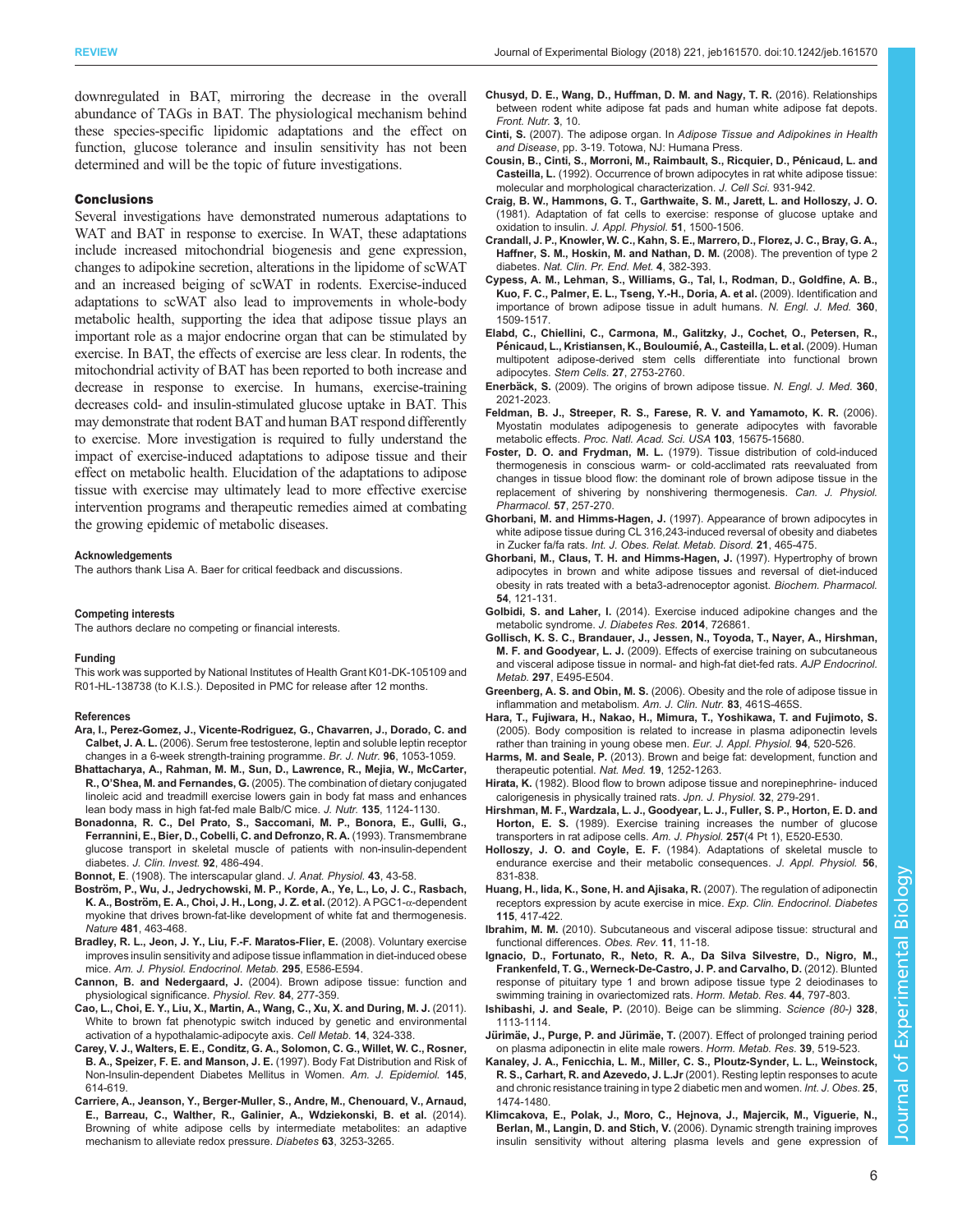- <span id="page-6-0"></span>Klingenberg, M. [\(1990\). Mechanism and evolution of the uncoupling protein of](http://dx.doi.org/10.1016/0968-0004(90)90194-G) [brown adipose tissue.](http://dx.doi.org/10.1016/0968-0004(90)90194-G) Trends Biochem. Sci. 15, 108-112.
- [Kondo, T., Kobayashi, I. and Murakami, M.](http://dx.doi.org/10.1507/endocrj.53.189) (2006). Effect of exercise on circulating [adipokine levels in obese young women.](http://dx.doi.org/10.1507/endocrj.53.189) Endocr. J. 53, 189-195.
- [Kraemer, R. R., Johnson, L. G., Haltom, R., Kraemer, G. R., Hebert, E. P.,](http://dx.doi.org/10.3181/00379727-221-44400) Gimpel, T. and Castracane, V. D. [\(1999\). Serum leptin concentrations in](http://dx.doi.org/10.3181/00379727-221-44400) [response to acute exercise in postmenopausal women with and without hormone](http://dx.doi.org/10.3181/00379727-221-44400) replacement therapy. [Proc. Soc. Exp. Biol. Med.](http://dx.doi.org/10.3181/00379727-221-44400) 221, 171-177.
- [Lee, S., Park, Y., Dellsperger, K. C. and Zhang, C.](http://dx.doi.org/10.1152/ajpheart.01306.2010) (2011). Exercise training [improves endothelial function via adiponectin-dependent and independent](http://dx.doi.org/10.1152/ajpheart.01306.2010) [pathways in type 2 diabetic mice.](http://dx.doi.org/10.1152/ajpheart.01306.2010) AJP Hear. Circ. Physiol. 301, H306-H314.
- [Lim, S., Choi, S. H., Jeong, I.-K., Kim, J. H., Moon, M. K., Park, K. S., Lee, H. K.,](http://dx.doi.org/10.1210/jc.2007-2028) Kim, Y.-B. and Jang, H. C. [\(2008\). Insulin-sensitizing effects of exercise on](http://dx.doi.org/10.1210/jc.2007-2028) [adiponectin and retinol-binding protein-4 concentrations in young and middle](http://dx.doi.org/10.1210/jc.2007-2028)aged women. [J. Clin. Endocrinol. Metab.](http://dx.doi.org/10.1210/jc.2007-2028) 93, 2263-2268.
- [May, F. J., Baer, L. A., Lehnig, A. C., So, K., Chen, E. Y., Gao, F., Narain, N. R.,](http://dx.doi.org/10.1016/j.celrep.2017.01.038) [Gushchina, L., Rose, A., Doseff, A. I. et al.](http://dx.doi.org/10.1016/j.celrep.2017.01.038) (2017). Lipidomic adaptations in [white and brown adipose tissue in response to exercise demonstrate molecular](http://dx.doi.org/10.1016/j.celrep.2017.01.038) [species-specific remodeling.](http://dx.doi.org/10.1016/j.celrep.2017.01.038) Cell Rep. 18, 1558-1572.
- [Mazaki-Tovi, S., Kanety, H. and Sivan, E.](http://dx.doi.org/10.1007/s11892-005-0023-2) (2005). Adiponectin and human pregnancy. [Curr. Diab Rep.](http://dx.doi.org/10.1007/s11892-005-0023-2) 5, 278-281.
- [Misra, A., Garg, A., Abate, N., Peshock, R. M., Stray-Gundersen, J. and Grundy,](http://dx.doi.org/10.1002/j.1550-8528.1997.tb00648.x) S. M. [\(1997\). Relationship of anterior and posterior subcutaneous abdominal fat to](http://dx.doi.org/10.1002/j.1550-8528.1997.tb00648.x) [insulin sensitivity in nondiabetic men.](http://dx.doi.org/10.1002/j.1550-8528.1997.tb00648.x) Obes. Res. 5, 93-99.
- [Motiani, P., Virtanen, K. A., Motiani, K. K., Eskelinen, J. J., Middelbeek, R. J.,](http://dx.doi.org/10.1111/dom.12947) [Goodyear, L. J., Savolainen, A. M., Kemppainen, J., Jensen, J. and Din, M. U.](http://dx.doi.org/10.1111/dom.12947) et al. [\(2017\). Decreased insulin-stimulated brown adipose tissue glucose uptake](http://dx.doi.org/10.1111/dom.12947) [after short-term exercise training in healthy middle aged men.](http://dx.doi.org/10.1111/dom.12947) Diabetes Obes. [Metab](http://dx.doi.org/10.1111/dom.12947). 19.

Myers, J. [\(2003\). Exercise and cardiovascular health.](http://dx.doi.org/10.1161/01.CIR.0000067882.00596.FC) Circulation. 107, 2392-2394. [Nassis, G. P., Papantakou, K., Skenderi, K., Triandafillopoulou, M., Kavouras,](http://dx.doi.org/10.1016/j.metabol.2005.05.013)

- [S. A., Yannakoulia, M., Chrousos, G. P. and Sidossis, L. S.](http://dx.doi.org/10.1016/j.metabol.2005.05.013) (2005). Aerobic [exercise training improves insulin sensitivity without changes in body weight, body](http://dx.doi.org/10.1016/j.metabol.2005.05.013) [fat, adiponectin, and inflammatory markers in overweight and obese girls.](http://dx.doi.org/10.1016/j.metabol.2005.05.013) Metabolism. 54[, 1472-1479.](http://dx.doi.org/10.1016/j.metabol.2005.05.013)
- [Nedergaard, J., Cannon, B. and Mitsiadis, T. A.](http://dx.doi.org/10.1016/j.cmet.2014.07.005) (2014). The browning of white [adipose tissue: some burning issues.](http://dx.doi.org/10.1016/j.cmet.2014.07.005) Cell Metab. 20, 396-407.
- [Norheim, F., Langleite, T. M., Hjorth, M., Holen, T., Kielland, A., Stadheim, H. K.,](http://dx.doi.org/10.1111/febs.12619) [Gulseth, H. L., Birkeland, K. I., Jensen, J. and Drevon, C. A.](http://dx.doi.org/10.1111/febs.12619) (2014). The effects [of acute and chronic exercise on PGC-1](http://dx.doi.org/10.1111/febs.12619) $\alpha$ , irisin and browning of subcutaneous [adipose tissue in humans.](http://dx.doi.org/10.1111/febs.12619) FEBS J. 281, 739-749.
- [Oh-Ishi, S., Kizaki, T., Toshinai, K., Haga, S., Fukuda, K., Nagata, N. and Ohno,](http://dx.doi.org/10.1016/0047-6374(96)01727-7) H. [\(1996\). Swimming training improves brown-adipose-tissue activity in young](http://dx.doi.org/10.1016/0047-6374(96)01727-7) and old mice. [Mech. Ageing Dev.](http://dx.doi.org/10.1016/0047-6374(96)01727-7) 89, 67-78.
- O'[Leary, V. B., Marchetti, C. M., Krishnan, R. K., Stetzer, B. P., Gonzalez, F. and](http://dx.doi.org/10.1152/japplphysiol.01336.2005) Kirwan, J. P. [\(2006\). Exercise-induced reversal of insulin resistance in obese](http://dx.doi.org/10.1152/japplphysiol.01336.2005) [elderly is associated with reduced visceral fat.](http://dx.doi.org/10.1152/japplphysiol.01336.2005) J. Appl. Physiol. 100, 1584-1589.
- Ozcelik, O., Celik, H., Ayar, A., Serhatlioglu, S. and Kelestimur, H. (2004). Investigation of the influence of training status on the relationship between the acute exercise and serum leptin levels in obese females. Neuro Endocrinol. Lett. 25, 381-385.
- [Petrovic, N., Walden, T. B., Shabalina, I. G., Timmons, J. A., Cannon, B. and](http://dx.doi.org/10.1074/jbc.M109.053942) Nedergaard, J. [\(2010\). Chronic peroxisome proliferator-activated receptor](http://dx.doi.org/10.1074/jbc.M109.053942) [\(PPAR\) activation of epididymally derived white adipocyte cultures reveals a](http://dx.doi.org/10.1074/jbc.M109.053942) [population of thermogenically competent, UCP1-containing adipocytes](http://dx.doi.org/10.1074/jbc.M109.053942) [molecularly distinct from classic brown adipocytes.](http://dx.doi.org/10.1074/jbc.M109.053942) J. Biol. Chem. 285, [7153-7164.](http://dx.doi.org/10.1074/jbc.M109.053942)
- [Polak, J., Klimcakova, E., Moro, C., Viguerie, N., Berlan, M., Hejnova, J.,](http://dx.doi.org/10.1016/j.metabol.2006.06.008) [Richterova, B., Kraus, I., Langin, D. and Stich, V.](http://dx.doi.org/10.1016/j.metabol.2006.06.008) (2006). Effect of aerobic [training on plasma levels and subcutaneous abdominal adipose tissue gene](http://dx.doi.org/10.1016/j.metabol.2006.06.008) [expression of adiponectin, leptin, interleukin 6, and tumor necrosis factor](http://dx.doi.org/10.1016/j.metabol.2006.06.008)  $\alpha$  in [obese women.](http://dx.doi.org/10.1016/j.metabol.2006.06.008) Metabolism 55, 1375-1381.
- Ranallo, R. F. and Rhodes, E. C. [\(1998\). Lipid metabolism during exercise.](http://dx.doi.org/10.2165/00007256-199826010-00003) Sports Med. 26[, 29-42.](http://dx.doi.org/10.2165/00007256-199826010-00003)
- [Rao, R. R., Long, J. Z., White, J. P., Svensson, K. J., Lou, J., Lokurkar, I.,](http://dx.doi.org/10.1016/j.cell.2014.03.065) [Jedrychowski, M. P., Ruas, J. L., Wrann, C. D., Lo, J. C. et al.](http://dx.doi.org/10.1016/j.cell.2014.03.065) (2014). Meteorin[like is a hormone that regulates immune-adipose interactions to increase beige fat](http://dx.doi.org/10.1016/j.cell.2014.03.065) [thermogenesis.](http://dx.doi.org/10.1016/j.cell.2014.03.065) Cell 157, 1279-1291.
- Rasmussen, A. T. [\(1922\). The glandular status of brown multilocular adipose](http://dx.doi.org/10.1210/endo-6-6-760) tissue. [Endocrinology](http://dx.doi.org/10.1210/endo-6-6-760) 6, 760-770.
- Roberts, L. D., Boström, P., O'[sullivan, J. F., Schinzel, R. T., Lewis, G. D., Dejam,](http://dx.doi.org/10.1016/j.cmet.2013.12.003) [A., Lee, Y.-K., Palma, M. J., Calhoun, S., Georgiadi, A. et al.](http://dx.doi.org/10.1016/j.cmet.2013.12.003) (2014). β-[Aminoisobutyric acid induces browning of white fat and hepatic](http://dx.doi.org/10.1016/j.cmet.2013.12.003) β-oxidation and is [inversely correlated with cardiometabolic risk factors.](http://dx.doi.org/10.1016/j.cmet.2013.12.003) Cell Metab. 19, 96-108.
- Rö[nn, T., Volkov, P., Tornberg, Elgzyri, T., Hansson, O., Eriksson, K.-F., Groop,](http://dx.doi.org/10.1111/apha.12247) L. and Ling, C. [\(2014\). Extensive changes in the transcriptional profile of human](http://dx.doi.org/10.1111/apha.12247) [adipose tissue including genes involved in oxidative phosphorylation after a 6](http://dx.doi.org/10.1111/apha.12247) [month exercise intervention.](http://dx.doi.org/10.1111/apha.12247) Acta Physiol. 211, 188-200.
- [Ruschke, K., Fishbein, L., Dietrich, A., Kloting, N., Tonjes, A., Oberbach, A.,](http://dx.doi.org/10.1530/EJE-09-0767) [Fasshauer, M., Jenkner, J., Schon, M. R., Stumvoll, M. et al.](http://dx.doi.org/10.1530/EJE-09-0767) (2010). Gene [expression of PPARgamma and PGC-1alpha in human omental and](http://dx.doi.org/10.1530/EJE-09-0767) [subcutaneous adipose tissues is related to insulin resistance markers and](http://dx.doi.org/10.1530/EJE-09-0767) [mediates beneficial effects of physical training.](http://dx.doi.org/10.1530/EJE-09-0767) Eur. J. Endocrinol. 162, 515-523.
- Sacks, H. and Symonds, M. E. [\(2013\). Anatomical locations of human brown](http://dx.doi.org/10.2337/db12-1430) [adipose tissue.](http://dx.doi.org/10.2337/db12-1430) Diabetes 62, 1783-1790.
- [Saito, M., Okamatsu-Ogura, Y., Matsushita, M., Watanabe, K., Yoneshiro, T.,](http://dx.doi.org/10.2337/db09-0530) [Nio-Kobayashi, J., Iwanaga, T., Miyagawa, M., Kameya, T., Nakada, K. et al.](http://dx.doi.org/10.2337/db09-0530) [\(2009\). High incidence of metabolically active brown adipose tissue in healthy](http://dx.doi.org/10.2337/db09-0530) [adult humans: effects of cold exposure and adiposity.](http://dx.doi.org/10.2337/db09-0530) Diabetes 58, 1526-1531.
- [Sari, R., Balci, M. K., Balci, N. and Karayalcin, U.](http://dx.doi.org/10.1080/07435800701670070) (2007). Acute effect of exercise [on plasma leptin level and insulin resistance in obese women with stable caloric](http://dx.doi.org/10.1080/07435800701670070) intake. [Endocr. Res.](http://dx.doi.org/10.1080/07435800701670070) 32, 9-17.
- Saugen, E. and Vøllestad, N. K. (1995). Nonlinear relationship between heat production and force during voluntary contractions in humans. J. Appl. Physiol. 79, 2043-2049.
- [Shabalina, I. G., Petrovic, N., De Jong Jasper, M. A., Kalinovich, A. V., Cannon,](http://dx.doi.org/10.1016/j.celrep.2013.10.044) B. and Nedergaard, J[. \(2013\). UCP1 in Brite/Beige adipose tissue mitochondria](http://dx.doi.org/10.1016/j.celrep.2013.10.044) [is functionally thermogenic.](http://dx.doi.org/10.1016/j.celrep.2013.10.044) Cell. Rep. 5, 1196-1203.
- [Singh, M. K., Krisan, A. D., Crain, A. M., Collins, D. E. and Yaspelkis, B. B.](http://dx.doi.org/10.1016/S0026-0495(03)00158-6) [\(2003\). High-fat diet and leptin treatment alter skeletal muscle insulin-stimulated](http://dx.doi.org/10.1016/S0026-0495(03)00158-6) [phosphatidylinositol 3-kinase activity and glucose transport.](http://dx.doi.org/10.1016/S0026-0495(03)00158-6) Metabolism 52, [1196-1205.](http://dx.doi.org/10.1016/S0026-0495(03)00158-6)
- Snijder, M. B., Dekker, J. M., Visser, M., Bouter, L. M., Stehouwer, C. D., Kostense, P. J., Yudkin, J. S., Heine, R. J., Nijpels, G. and Seidell, J. C. (2003). Associations of hip and thigh circumferences independent of waist circumference with the incidence of type 2 diabetes: the Hoorn Study. Am. J. Clin. Nutr. 77, 1192-1197.
- Stallknecht, B., Vinten, J., Ploug, T. and Galbo, H. (1991). Increased activities of mitochondrial enzymes in white adipose tissue in trained rats. Am. J. Physiol. 261(3 Pt 1), E410-E414.
- Stanford, K. I. and Goodyear, L. J. [\(2016\). Exercise regulation of adipose tissue.](http://dx.doi.org/10.1080/21623945.2016.1191307) Adipocyte 5[, 153-162.](http://dx.doi.org/10.1080/21623945.2016.1191307)
- [Stanford, K. I., Middelbeek, R. J. W., Townsend, K. L., Lee, M.-Y., Takahashi, H.,](http://dx.doi.org/10.2337/db14-0704) [So, K., Hitchcox, K. M., Markan, K. R., Hellbach, K., Hirshman, M. F. et al.](http://dx.doi.org/10.2337/db14-0704) [\(2015a\). A novel role for subcutaneous adipose tissue in exercise-induced](http://dx.doi.org/10.2337/db14-0704) [improvements in glucose homeostasis.](http://dx.doi.org/10.2337/db14-0704) Diabetes 64, 2002-2014.
- [Stanford, K. I., Middelbeek, R. J. W. and Goodyear, L. J.](http://dx.doi.org/10.2337/db15-0227) (2015b). Exercise effects [on white adipose tissue: beiging and metabolic adaptations.](http://dx.doi.org/10.2337/db15-0227) Diabetes 64, [2361-2368.](http://dx.doi.org/10.2337/db15-0227)
- [Sutherland, L. N., Bomhof, M. R., Capozzi, L. C., Basaraba, S. A. U. and Wright,](http://dx.doi.org/10.1113/jphysiol.2008.165464) **D. C.** [\(2009\). Exercise and adrenaline increase PGC-1](http://dx.doi.org/10.1113/jphysiol.2008.165464) $\alpha$  mRNA expression in rat [adipose tissue.](http://dx.doi.org/10.1113/jphysiol.2008.165464) J. Physiol. 587, 1607-1617.
- Tran, T. T. and Kahn, C. R. [\(2010\). Transplantation of adipose tissue and adipose](http://dx.doi.org/10.1038/nrendo.2010.20)[derived stem cells as a tool to study metabolic physiology and for treatment of](http://dx.doi.org/10.1038/nrendo.2010.20) disease. [Nat. Rev. Endocrinol.](http://dx.doi.org/10.1038/nrendo.2010.20) 6, 24-33.
- Trayhurn, P. and Beattie, J. H. [\(2001\). Physiological role of adipose tissue:](http://dx.doi.org/10.1079/PNS200194) [white adipose tissue as an endocrine and secretory organ.](http://dx.doi.org/10.1079/PNS200194) Proc. Nutr. Soc. 60, [329-339.](http://dx.doi.org/10.1079/PNS200194)
- [Trevellin, E., Scorzeto, M., Olivieri, M., Granzotto, M., Valerio, A., Tedesco, L.,](http://dx.doi.org/10.2337/db13-1234) [Fabris, R., Serra, R., Quarta, M., Reggiani, C. et al.](http://dx.doi.org/10.2337/db13-1234) (2014). Exercise training [induces mitochondrial biogenesis and glucose uptake in subcutaneous adipose](http://dx.doi.org/10.2337/db13-1234) [tissue through eNOS-dependent mechanisms.](http://dx.doi.org/10.2337/db13-1234) Diabetes 63, 2800-2811.
- [Van Marken Lichtenbelt, W. D., Vanhommerig, J. W., Smulders, N. M.,](http://dx.doi.org/10.1056/NEJMoa0808718) [Drossaerts, J. M. A. F. L., Kemerink, G. J., Bouvy, N. D., Schrauwen, P. and](http://dx.doi.org/10.1056/NEJMoa0808718) Teule, G. J. J. [\(2009\). Cold-activated brown adipose tissue in healthy men.](http://dx.doi.org/10.1056/NEJMoa0808718) [N. Engl. J. Med.](http://dx.doi.org/10.1056/NEJMoa0808718) 360, 1500-1508.
- [Vernochet, C., Mourier, A., Bezy, O., Macotela, Y., Boucher, J., Rardin, M. J.,](http://dx.doi.org/10.1016/j.cmet.2012.10.016) [An, D., Lee, K. Y., Ilkayeva, O. R., Zingaretti, C. M. et al.](http://dx.doi.org/10.1016/j.cmet.2012.10.016) (2012). Adipose[specific deletion of TFAM increases mitochondrial oxidation and protects mice](http://dx.doi.org/10.1016/j.cmet.2012.10.016) [against obesity and insulin resistance.](http://dx.doi.org/10.1016/j.cmet.2012.10.016) Cell Metab. 16, 765-776.
- [Vosselman, M. J., Hoeks, J., Brans, B., Pallubinsky, H., Nascimento, E. B., van](http://dx.doi.org/10.1038/ijo.2015.130) [der Lans, A. A., Broeders, E. P., Mottaghy, F. M., Schrauwen, P. and van](http://dx.doi.org/10.1038/ijo.2015.130) Marken Lichtenbelt, W. D. [\(2015\). Low brown adipose tissue activity in](http://dx.doi.org/10.1038/ijo.2015.130) [endurance trained compared to lean sedentary men.](http://dx.doi.org/10.1038/ijo.2015.130) Int. J. Obes. 39, 1-7.
- Wang, Y., Rimm, E. B., Stampfer, M. J., Willett, W. C. and Hu, F. B. (2005). Comparison of abdominal adiposity and overall obesity in predicting risk of type 2 diabetes among men. Am. J. Clin. Nutr. 18, 555-563.
- Wu, J., Boströ[m, P., Sparks, L. M., Ye, L., Choi, J. H., Giang, A.-H., Khandekar,](http://dx.doi.org/10.1016/j.cell.2012.05.016) [M., Virtanen, K. A., Nuutila, P., Schaart, G. et al.](http://dx.doi.org/10.1016/j.cell.2012.05.016) (2012). Beige adipocytes are a [distinct type of thermogenic fat cell in mouse and human.](http://dx.doi.org/10.1016/j.cell.2012.05.016) Cell 150, 366-376.
- [Wu, M. V., Bikopoulos, G., Hung, S. and Ceddia, R. B.](http://dx.doi.org/10.1074/jbc.M114.591008) (2014). Thermogenic [capacity is antagonistically regulated in classical brown and white subcutaneous](http://dx.doi.org/10.1074/jbc.M114.591008) [fat depots by high fat diet and endurance training in rats.](http://dx.doi.org/10.1074/jbc.M114.591008) J. Biol. Chem. 289, [34129-34140.](http://dx.doi.org/10.1074/jbc.M114.591008)
- [Xu, X., Ying, Z., Cai, M., Xu, Z., Li, Y., Jiang, S. Y., Tzan, K., Wang, A.,](http://dx.doi.org/10.1152/ajpregu.00806.2010) Parthasarathy, S., He, G. et al. [\(2011\). Exercise ameliorates high-fat diet](http://dx.doi.org/10.1152/ajpregu.00806.2010)[induced metabolic and vascular dysfunction, and increases adipocyte progenitor](http://dx.doi.org/10.1152/ajpregu.00806.2010)